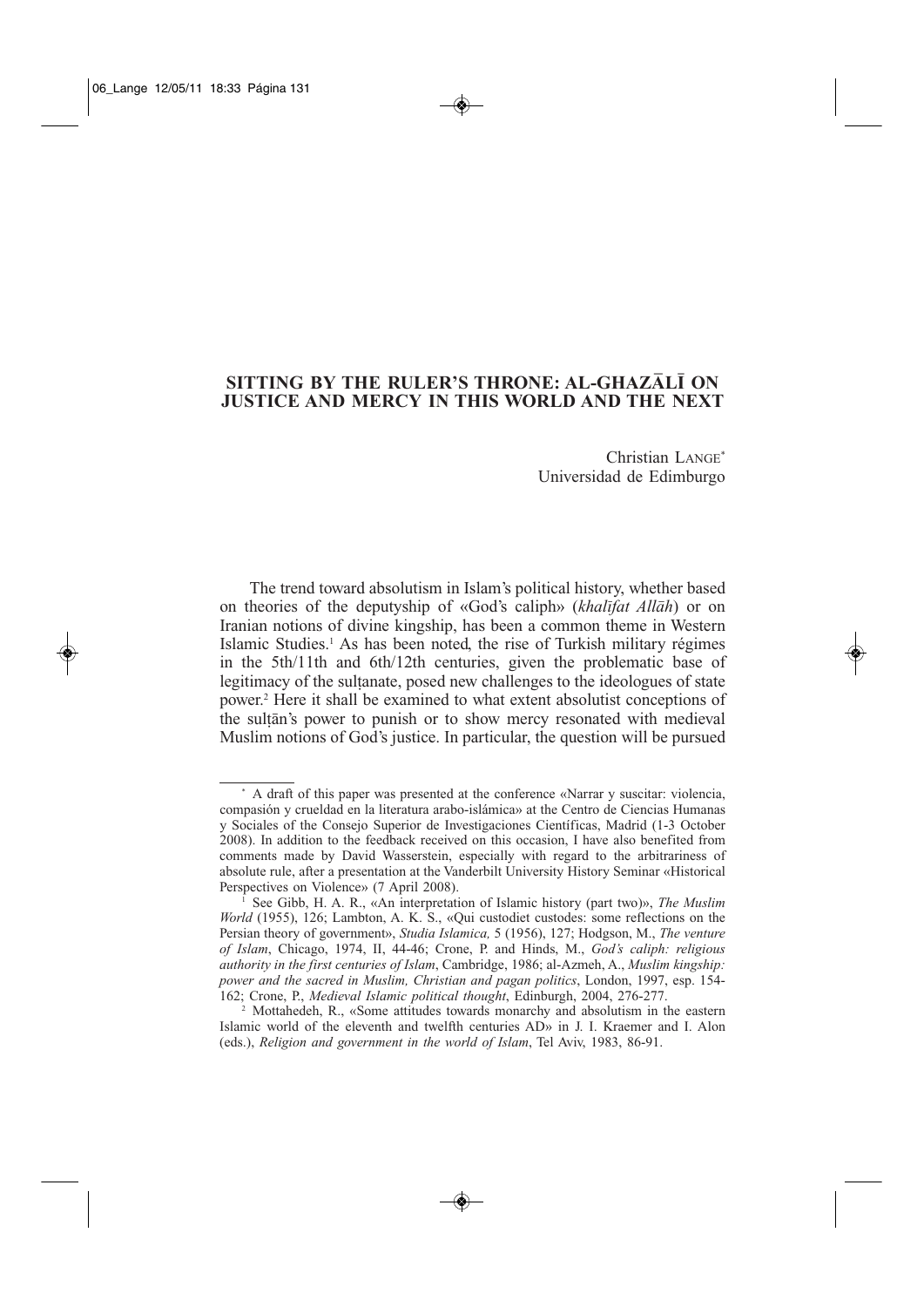as to how the eschatological imagination of Islam coloured perceptions of the mercy and cruelty of the temporal rulers. As will be argued, the Saljuq throne scene, the theatre for many rituals of sultanic justice, was described by writers of the period in terms akin to how eschatologists imagined the Divine Throne of Justice on the Day of Judgment. Similarly, the kind of 'throne justice' meted out by the Great Saljuq Sanjar (r. 490-552/1097- 1157) and other rulers of the Saljuq period, examples of which will be discussed in the following pages, played with Ash`arite notions of God's mercy and punishment. Besides suggesting a continuity of both Iranian and Islamic notions of sacred kingship into the period of Turkish absolutism in Islamic history, this «play of analogies» (Aziz al-Azmeh) is indicative of a deliberate strategy for the symbolization of absolute power.

Sanjar famously became the patron of the late al-Ghazali (d. 505/1111). The latter's view of divine mercy and punishment can be viewed as standing in an uneasy dialogue, sometimes critical, sometimes approving, with absolutist theories of sultanic justice. In fact, as this article argues, when al-Ghazali's views about the absolutism of kings are examined on the backdrop of his eschatological thought, his legacy as a political thinker, as preserved, inter alia, in his «Counsel for Kings» (*Nasihat al-muluk*), appears in a new light.

## **1. BETWEEN HEAVEN AND EARTH: THE SALJUQ THRONE SCENE**

It was inevitable, perhaps, that the worldly sovereign's justice in medieval Islam would always be measured against God's justice. As Tor Andrae has observed, the popular conception of God is inseparately connected with the picture of a king and his royal household.3 When the ruler sat on his throne, meting out acts of mercy or punishment to his subjects, the dread and awe inspired by his unrestricted, and sometimes arbitrary, use of violence conjured up in the minds of onlookers the terrifying prospect of God's tribunal of justice on the Day of Judgment. Sometimes the analogy was spelt out in explicit terms: The mystic al-Qushayri (d. 465/1072), in his famous *Risala*, states that the awe (*hayba*) a sufi feels vis-à-vis God is best compared to the kind of awe one feels when entering into the presence of the earthly ruler on his throne, resulting in a complete loss of self-consciousness and self-control, to the extent that afterwards one will not remember any of the details of the

<sup>3</sup> Tor Andrae, *Die Person Muhammeds in Lehre und Glauben seiner Gemeinde*, Stockholm, 1918, 260.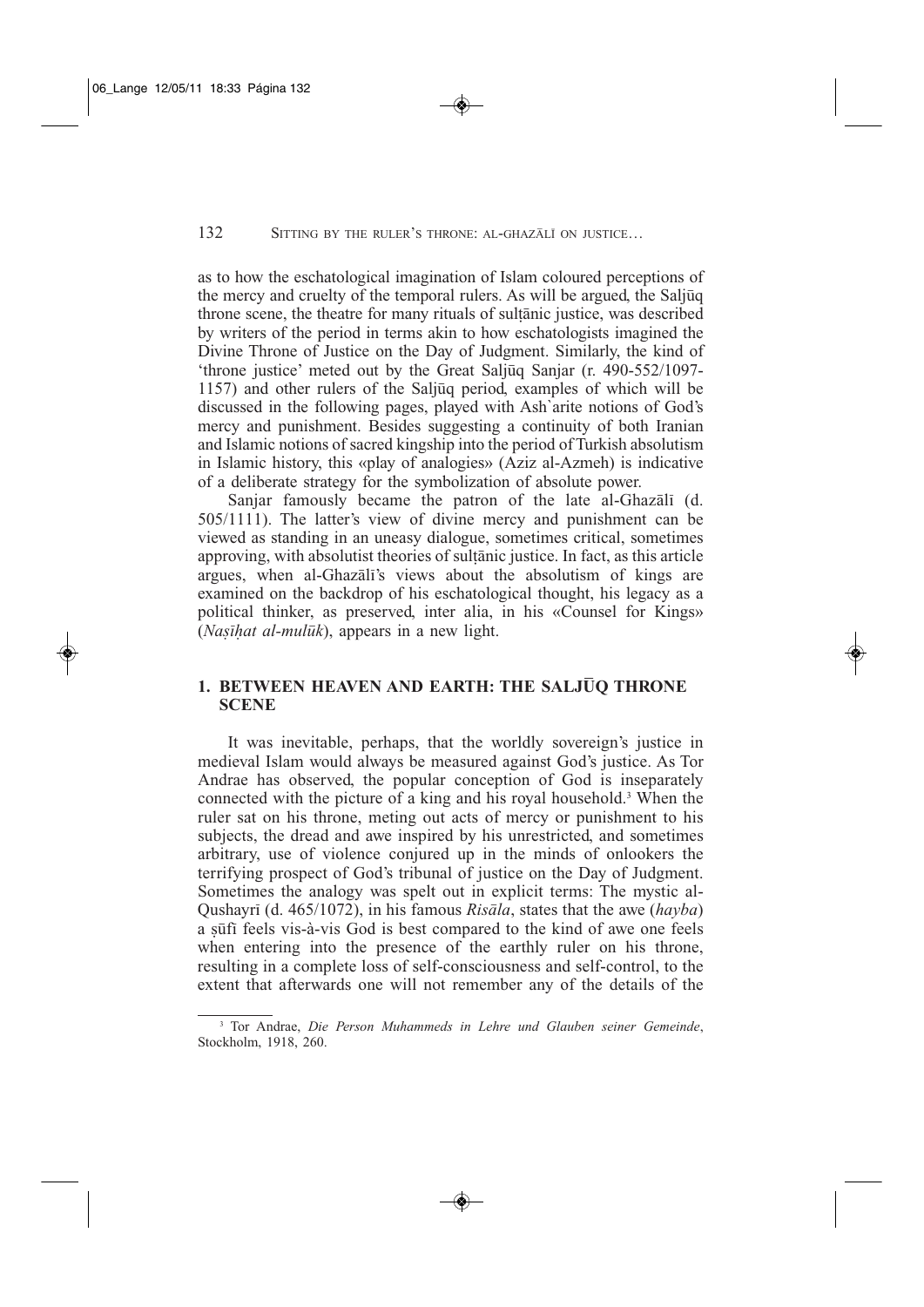audience.4 This «play of analogies», as Aziz al-Azmeh has pointed out, was never systematically pursued in the Muslim literature on kingship, but was an underlying theme of much of medieval Islam's rhetoric of royal power. As a prominent illustration of this theme, al-Azmeh cites Muslim manuals of dream interpretation, which «represent kingship and divinity as displacements one of the other» and «in which the appearance of a king in a dream must be interpreted as a representative of God, and in which a smiling king represents divine favor. $v^5$ 

Such forms of «sublime absolutism» had many roots in Islamic civilization. In the eastern Islamic lands, the awe felt in front of the ruler sitting on his throne derived from old Iranian traditions of divine kingship, which gave the throne a cosmological significance. In Firdawsi's *Shahnama*, written around 400/1010, the ruler on his throne is compared to the sun and the moon shining over the earth, revealing his awe-inspiring divine effulgence (*farr-i izadi*) to humankind.6 This became a *leitmotif* of courtly panegyrics reprised, among others, by al-Ghazali in an audience before Sanjar in 503/1109.7

However, already the Qur'an makes the throne (`*arsh*, *kursi*) one of the key attributes of absolute power.<sup>8</sup> As in the Judeo-Christian tradition,<sup>9</sup>

<sup>5</sup> Azmeh, *Muslim Kingship*, 155.

<sup>8</sup> See O'Shaughnessy, Th., «God's throne and the Biblical symbolism of the Qur'an», *Numen,* 20/3, 202-221; Elias, J., «Throne of God» in J. D. McAuliffe (gen. ed.), *Encyclopaedia of the Qur'an*, Leiden, 2001-2006, V, 276-278. For traditions about the place of the Throne in Islamic cosmology, see Ibn Taymiyya, *al-Risala al-`arshiyya*, Cairo, 1399/1978-1979. On God's throne in Islam, see also *EI*<sup>2</sup> , *s.v.* «*Kursi*» [C. Huart and J. Sadan], V (1986), cols. 509a-b; Vitestam, G., «*`Arsh* and *Kursi*: An Essay on the Throne Traditions in Islam» in E. Keck *et al*. (eds.), *Living Waters: Scandinavian Orientalistic Studies Presented to Professor Dr. Frede Løkkegard*, Copenhagen, 1990, 369–378; van Ess, J., «'Abd al-Malik and the Dome of the Rock» in J. Raby and J. Johns (eds.), *Bayt al-Maqdis: `Abd al-Malik's Jerusalem*, Oxford, 1992, I, 89-104.

<sup>9</sup> Daniel VII, 10 talks of the heavenly throne scene as a court: «The court sat in judgment and the books were opened». For throne visions in Jewish and Christian

<sup>4</sup> Qushayri, *Risala*, Beirut, 2005, 68. Cf. Ibn al-Jawzi's statement that it is the «dissimilarity between the Divinity and his creatures» which produces *hayba* in the souls of men. See Bell, J. N., *Love Theory in Later Hanbalite Islam*, New York, 1979, 25.

<sup>6</sup> Busse, H., «Thron, Kosmos und Lebensbaum» in W. Eilers (ed.), *Festgabe deutscher Iranisten zur 2500 Jahrfeier Irans*, Stuttgart, 1971, 15-16. For *farr-i izadi*, cf. Lambton, A. K. S., «Islamic Mirrors for Princes», *Atti del Convegno internazionale sul tema: La* Persia nel Medioevo, Rome, 1971, 425. The concept appears in Kayka'ūs b. Iskandar's (d. ca. 480/1087-8) *Qabusnama*, (Pseudo-?) Nizam al-Mulk's (d. 485/1092) *Siyasatnama*, and the second part of the *Nasihat al-muluk*, written by an anonymous Persian author of the 6th/12th century. See *EI*<sup>3</sup>, *s.v.* «Advice and advice literature» [L. Marlowe.]

<sup>7</sup> See Ghazali, *Makatib-i farsi-yi al-Ghazali*, ed. `A. Iqbal, Tehran 1363/1984, tr. Krawulsky, D., *Briefe und Reden des Abu Hamid Muhammad al-Gazzali*, Freiburg, 1971, 69.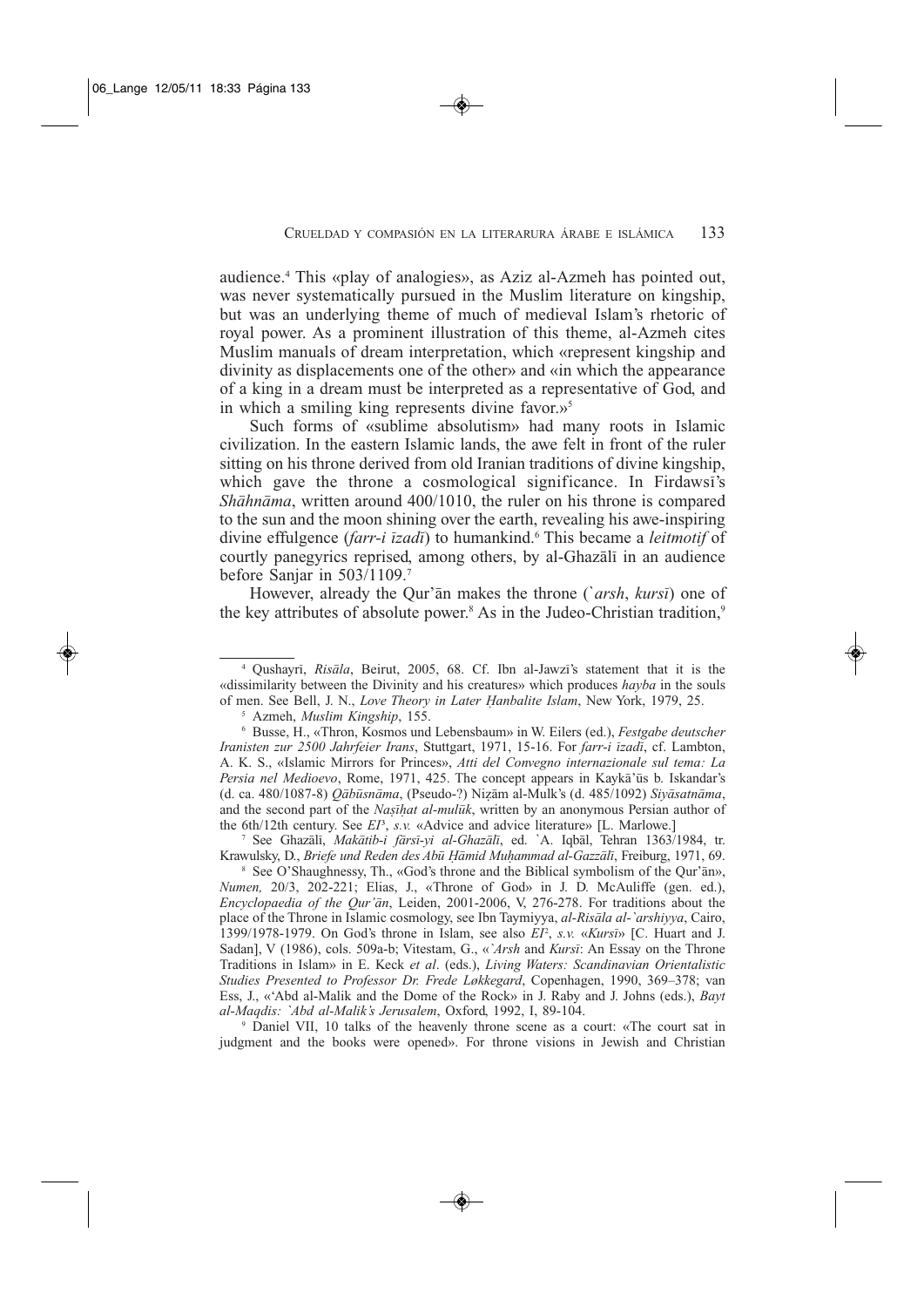the Qura'n talks of God's throne as one of the constitutive elements in a court ceremony, where heralds announce the coming of the throne-sitter (XXXIX,75), guardians surround the throne (XL,7), and various groups of courtiers, the *muqarrabun* («those who are brought near», cf. Hebr. *qar b le-malkut*), are placed in proximity to the throne according to the level of intimacy they have achieved with the ruler (LVI, 8-11).<sup>10</sup>

Post-Qur'anic eschatologists elaborated on these ideas. We know little about what Sanjar's or other rulers' thrones actually looked like,<sup>11</sup> but the way in which Muslim theologians, including al-Ghazali, described God's sitting on the throne on the Day of Judgment appears to echo the rituals performed before and around the throne of the temporal ruler. God's throne is elevated above those appearing before it, as if on a platform.<sup>12</sup> Heralds at the throne's feet (that is, angels blowing trumpets) announce God's coming.13 Intimates of God (the Prophet Muhammad as well as other prophets) stand to the right of the Throne,<sup>14</sup> while Jahannam, the terrible beast of Hell, stands to the left.<sup>15</sup> 7th/13th-century Iranian figurative depictions of throne scenes appear to play with the analogy: they show the ruler sitting on an elevated platform, surrounded by trompetblowing heralds, courtly advisers to his right, and executioners (*sayyaf*s), to his left.16 Some images (see figure 1) reverberate powerfully with how

<sup>11</sup> Since the publication of my Justice, Punishment and the Medieval Muslim *Imagination,* Cambridge, Cambridge University Press, 2008, 36-37, where I discuss Saljuq throne symbolism, I have come to the realization that, unlike the thrones of earlier dynasties, the Saljuqs are likely to have used relatively simple and unadorned throne seats, possibly continuing nomadic traditions. The authenticity of a stucco panel in the Pennsylvania Museum of Art, believed to show the Saljuq prince Tughril III (d. 590/1194) sitting on a throne, is now in doubt.

<sup>12</sup> According to Ghazali, *al-Durra al-fakhira*, ed. L. Gautier, Geneva, 1878, 58-59, tr. Smith, J., *The precious pearl*, Missoula, 1979, 56, the Throne is installed «on that white earth which God has created for this special purpose».

<sup>13</sup> Ghazali, *Ihya' `ulum al-din*, tr. Winter, T., *The remembrance of death and the afterlife: book XL of the Revival of the religious sciences*, Cambridge, 1989, 175.

<sup>14</sup> Ghazali, *Ih* $y\bar{a}$ <sup>'</sup>, tr. Winter, 216. The Garden also takes place to the right of the throne. See Ghazali, *Durra*, 66, tr. Smith, 61.

<sup>15</sup> Ghazali, *Durra*, 66-68, tr. Smith, 61.

<sup>16</sup> See Otto-Dorn, K., «Das seldschukische Thronbild» in U. Haarmann and P. Bachmann (eds.), *Die islamische Welt zwischen Mittelalter und Neuzeit: Festschrift für Hans Robert Roemer zum 65. Geburtstag*, Beirut, 1979, 168; Pancaroglu, O., «The

apocalypses from the third century B. C. to the second century C.E., see HIMMELFARB, M., *Ascent to heaven in Jewish and Christian apocalypses*, Oxford, 1993.

<sup>&</sup>lt;sup>10</sup> On the *muqarrabūn*, see Horovitz, J., «Das koranische Paradies» in R. Paret (ed.), *Der Koran*, Darmstadt, 1975, 54. The verb «to draw near» is used in the Bible of priests serving in the Jerusalem sanctuary; like «those near the Throne», they enjoy the privilege of intercession. See Himmelfarb, *Ascent to heaven*, 20.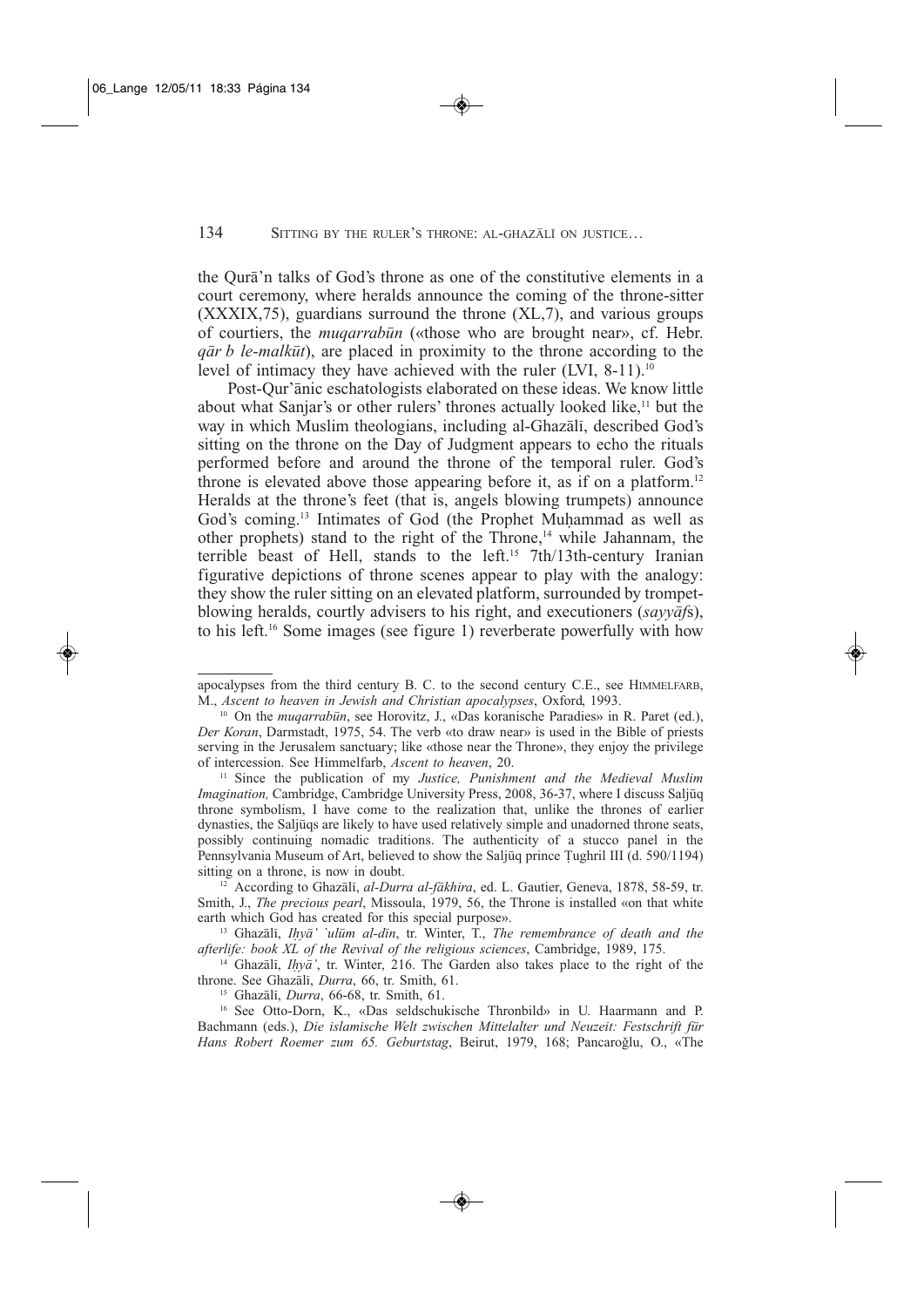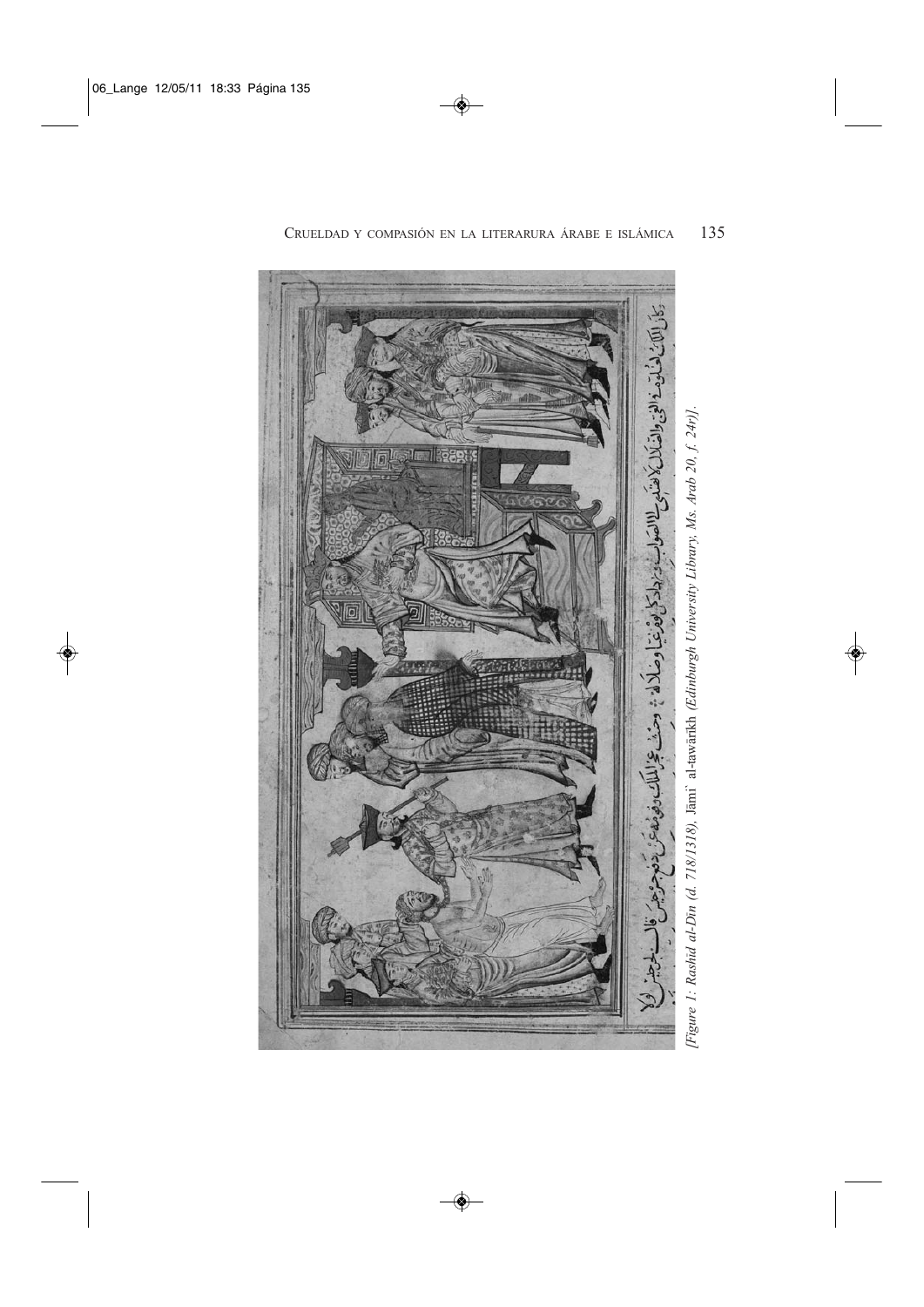al-Ghazali describes the sinner's lot on the Day of Judgment, when he will be led before the Throne «like a wild horse», approaching «with palpitating, fearful and dismayed heart, humble and abject eye and sundered breast».<sup>17</sup>

Another arresting image which applies to both the Throne of God and to the thrones of earthly rulers is that of the throne's shadow. In Muslim eschatology, God's Throne on the Day of Judgment shades the righteous, while the wicked suffer in the heat.<sup>18</sup> According to al-Ghazali,

no shade shall there be upon the earth save that cast by the Throne of the Lord of the Worlds, which only those who have been brought nigh unto Him may enjoy. Thus shall they either take shade under the Throne, or be exposed to the sun's blazing heat, and their sorrow and misery shall grow with its rays.<sup>19</sup>

Panegyric authors of the Saliuq period liked to praise the shadow offered by their royal patrons, stretching over the entire realm under their control. As the chronicler al-Bundari (d. 643/1245 or 6) records, the sultān's shadow «stretched over all, and his grace was ample».<sup>20</sup> The «sultan's shadow» thus became a metonymy not only of royal favour, but of territorial sovereignty. For example, Khurasan, in the latter part of Saljuq history, was «under the shadow» (*fi zill*) of the Great Saljuq, sultan Sanjar.<sup>21</sup>

emergence of Turkish dynastic presence in the Islamic world: cultural experiences and artistic horizons, 950-1250» in D. J. Roxburgh (ed.), *Turks: a journey of a thousand years, 600-1600*, London, 2005, 82, 84-5.

<sup>17</sup> Ghazali, *Ihya'*, tr. Winter, 193.

<sup>&</sup>lt;sup>18</sup> The idea seems to originate in the context of the reward promised to martyrs. According to `Abd Allah Ibn al-Mubarak, *K. al-Jihad*, Beirut, 1971, 30-31 (n.º 7), martyrs killed in *jihad* sit «in the camp under God's throne», while according to Muslim, *Imara,* 121, they reside in the craws of green birds nesting in lamps (*qanadil*) hanging from the Throne. *Samarqandi*, *Tanbih al-ghafilin*, ed. `A. M. al-Wakil, Jedda, 1401/1981, I, 95, details seven types of people who will stand protected in the shadow of God's throne on that day «when nothing will shade [people] except its shade (*yawma la zalla illa zilluhu*)». For a late-medieval collection of *hadiths* on this topic, see al-Suyūtī, *Tamhīd alfarsh fi l-khisal al-mujiba li-zill al-`arsh*, ed. H. M. Salman, al-Zarqa', 1407/1987.

<sup>19</sup> Ghazali, *Ihya'*, tr. Winter, 180.

<sup>20</sup> Bundari, *Zubdat al-nusra*, ed. Th. Houtsma, Leiden, 1889, II, 55.

<sup>21</sup> Ibn al-`Adim, *Bughyat al-talab fi tarikh Halab*, ed. S. Zakkar, Damascus, 1988-, VII, 3486. However, territorial sovereignty of the sultan became increasingly precarious after the failure of the Saljuqs to establish lasting central control. This is reflected in the saying preserved in al-Maydani's (d. 518/1124) collection of proverbs that «the shadow of the sultan passes quickly» (*zill al-sultan sari` al-zawal*). See Maydani, *Majma` alamthal*, ed. `Abd al-Hamid, Cairo, 1959, I, 445.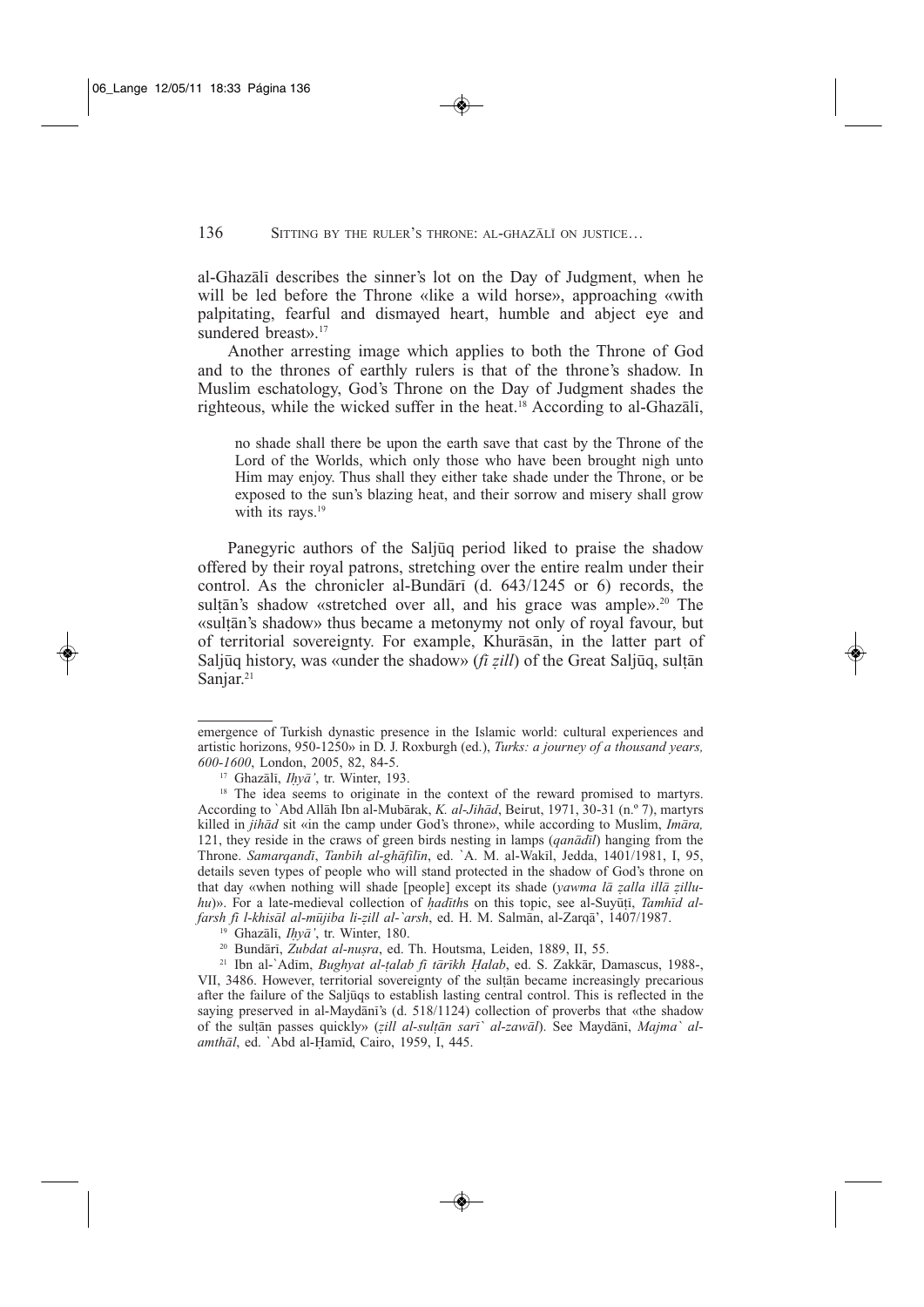Such analogies suggested to the subjects of the sultan that the space in front of the throne was a space set apart and sacred. An aura of holiness surrounded the ritualized acts of mercy and punishment meted out in this royal penal theatre. Here, the temporal authority of the ruler and God's eternal justice appeared to converge, as indeed there was always the very real prospect that one could literally be transported from this world to the next, as a look at the Saljuq chronicles will demonstrate.

## **2. SPLENDID ARBITRARINESS: ACTS OF CRUELTY AND MERCY BY THE SALJUQ SULTAN**

This, then, was the stage on which the ruler displayed his justice and power. The Saljuq sultan Ahmad Sanjar, al-Ghazali's patron during the later stages of his life, is reported to have held punitive tribunals from his seat on the throne with great frequency. This was usually in the wake of important battles, when Sanjar had fought back a challenge to his authority and the situation called for a show of force.

In 493/1100, Sanjar, whose seat of power was Khurāsān, fought a battle against the rebellious governor of Western Khurasan, the *amir* Dad Habashi b. Altuntash. Allegedly, Dad Habashi had hired Batinis from Tabas to fight in his army.<sup>22</sup> When he was captured and brought before Sanjar's throne after the battle, he begged for mercy and offered a ransom of 100,000 *dinar*s. However, Sanjar would not have it. Instead, the *amir* was executed on the spot.<sup>23</sup> Two years later, in 495/1102, Sanjar had to fight off an even bigger challenge. The ruler of Transoxania Qadrkhan Jibra'il b. `Umar had invaded Khurasan. Fortunately for Sanjar, his *amir*s managed to capture Qadrkhan when he went out on a hunting spree, accompanied only by a small band of followers.<sup>24</sup> Brought before Sanjar's

<sup>22</sup> Hodgson, M., *The order of the Assassins: the struggle of the early Nizari Isma`lis against the Islamic world*, The Hague, 1955, 86.

<sup>23</sup> Husayni, *Zubdat al-tawarikh*, ed. M. Nur al-Din, Beirut, 1985, 178; Bundari, *Tarikh dawlat al Saljuq*, Beirut, 1978, 259-260. Ibn al-Athir reports that Dad Habashi was killed after battle by the *amir* Bazghash, which does not exclude the possibility of an execution before the sultan's tribunal. See Eadem, *al-Kamil fi l-tarikh*, Beirut, 1417/1997, X, 201-202.

<sup>&</sup>lt;sup>24</sup> Hunting in the Saljuq period seems to have been a dangerous pastime not so much because of the danger involved in hunting itself, but because of the peril of being outnumbered by enemy forces. The Saljuq sultan Alp Arslan, together with a hundred of his servants, was captured by  $\overline{A}$ rmānūs, the Byzantine emperor (*qaysar*), while he was on a hunting expedition. Miraculously, Alp Arslan remained unrecognized, and the vizier Nizam al-Mulk successfully negotiated the ransom for his release. See Safi, O., *The politics of knowledge in premodern Islam: negotiating ideology and religious inquiry*,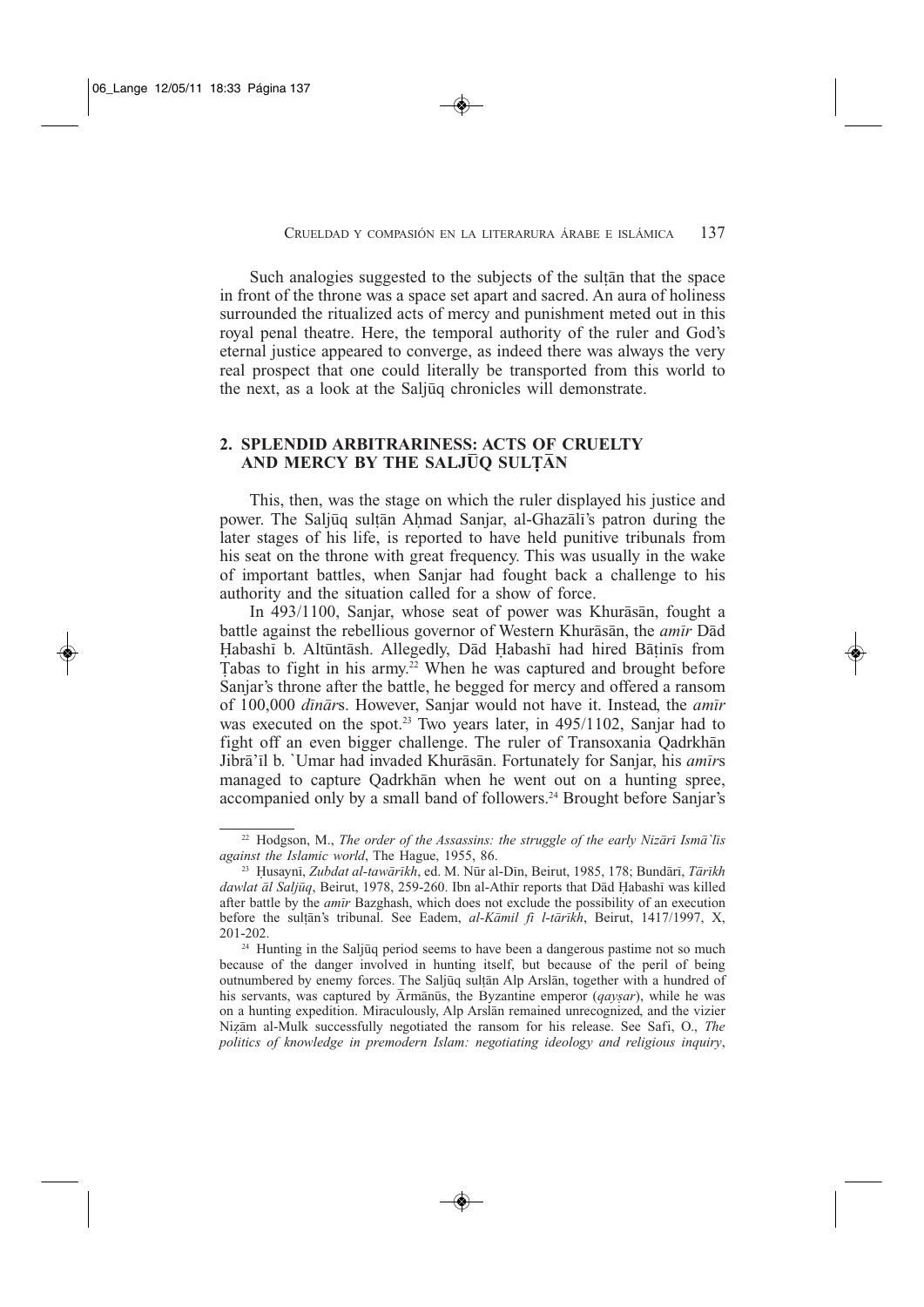throne, Sanjar «began to chide him, and he [Oadrkhan] asked for mercy,» reportedly kissing the ground before the sultan.<sup>25</sup> However, his plea was not accepted. «Either you serve us, or you don't,» Sanjar exclaimed, «and if you don't, then the sword will be your only reward!» Then Oadrkhan was beheaded.<sup>26</sup>

Sanjar did not exactly soften in the later years of his reign, even if his position was by then much more secure, having assumed the title of Great Saljuq in 511/1118. In 526/1132, his nephew Mas'ud b. Muhammad  $(r. 529-47/1134-52)$  challenged him over the succession to the sultanate of Iraq. After defeating Mas'ūd's troops, Sanjar summoned one of Mas'ūd's *amīrs* to his throne, interrogated him and then proceeded to execute the defenseless man (*qatala-hu sabr<sup>an</sup>*).<sup>27</sup>

The formula *qatala-hu sabran* deserves some attention. The expression has two possible meanings according to whether one takes *sabran* to be the state (*hal*) of the subject or the object of the verb *qatala*. <sup>28</sup> If taken to refer to the victim, *sabran* indicates the condemned suffers his punishment «patiently» or «steadfastly», or simply as a defenseless prisoner tied up in chains.29 *Sabran*, however, can also refer to the person

<sup>28</sup> Syntactically, both is possible. See Reckendorf, H., *Arabische Syntax*, Heidelberg, 1921, 98 (§ 55).

<sup>29</sup> See Brockelmann, C., *Arabische Grammatik*, Berlin, 19137 , 115; Shalji, `A., *Mawsu`at al-`adhab*, Beirut, 1980, IV, 245, 247. Camilla Adang kindly draws my attention to the fact that many of the venerated Muslim leaders of the first generations met their violent deaths *sabran*. Ibn Hazm's *Naqt al-`arus fi tawarikh al-khulafa'* has a chapter on «those who did not comply with their deposition and met death steadfastly»: *man lam yujib ila l-khal` wa-sabara hatta qutila*. This includes the caliphs `Uthman, `Abd Allah b. al-Zubayr, Marwan b. Muhammad, and al-Muhtadi. See Ibn Hazm, *Rasa'il*, ed. I. `Abbas, Beirut, 1980-83, II, 84. During the reign of Yazid b. Mu`awiya many of the most excellent Muslims from among the remaining *sahaba* and venerable *tabi`un* were thus killed: *qutilu jahran zulman fi l-harb wa-sabran*. See ibíd., II, 140. See also Ibn al-Jawzi, a*l-Thabat `inda l-mamat*, Beirut, 1413/1993, for a manual of edification explaining the proper attitude at the moment of death and including stories about pious men of the past who met their death *sabran* (e.g. `Uthman, 244). Some *hadith*s declare *sabr* at the moment of execution (*qatl al-rajul sabran*) a propitiatory act (*kaffara*) which wipes out the sins of one's life. See al-Muttaqi al-Hindi, *Kanz al-`ummal*, ed. al-Dimyati, Beirut, 1419/1998, V, 123.

Chapel Hill, 2007, 59, citing Rashid al-Din, *Jami` al-tawarikh*, ed. A. Atash, Tehran, 1983, II, 278-279.

<sup>25</sup> Husayni, *Zubdat al-tawarikh*, 180.

<sup>26</sup> Ibn al-Athir, *Kamil*, VIII, 477. See also Bundari, *Tarikh dawlat al Saljuq*, 241.

<sup>27</sup> Ibn al-Athir, *Kamil*, IX, 36-7; Bundari, *Tarikh dawlat al Saljuq*, 199; Anon., *Mujmal al-tawarikh wa-l-qisas*, ed. Malik al-Shu`ara' Bahar, Tehran, 1318/1939, 413. Mas`ud b. Muhammad b. Malikshah tried to wrestle power from his brother Tughril, to whom Sanjar had given Iraq. In the course of the battle, the *amir* Qaraja had ridden a frontal attack on Sanjar's position. Cf. *EI<sup>2</sup>*, *s.v.* «Mas'ūd b. Muhammad b. Malikshāh,» VI, 782a [C. E. Bosworth.]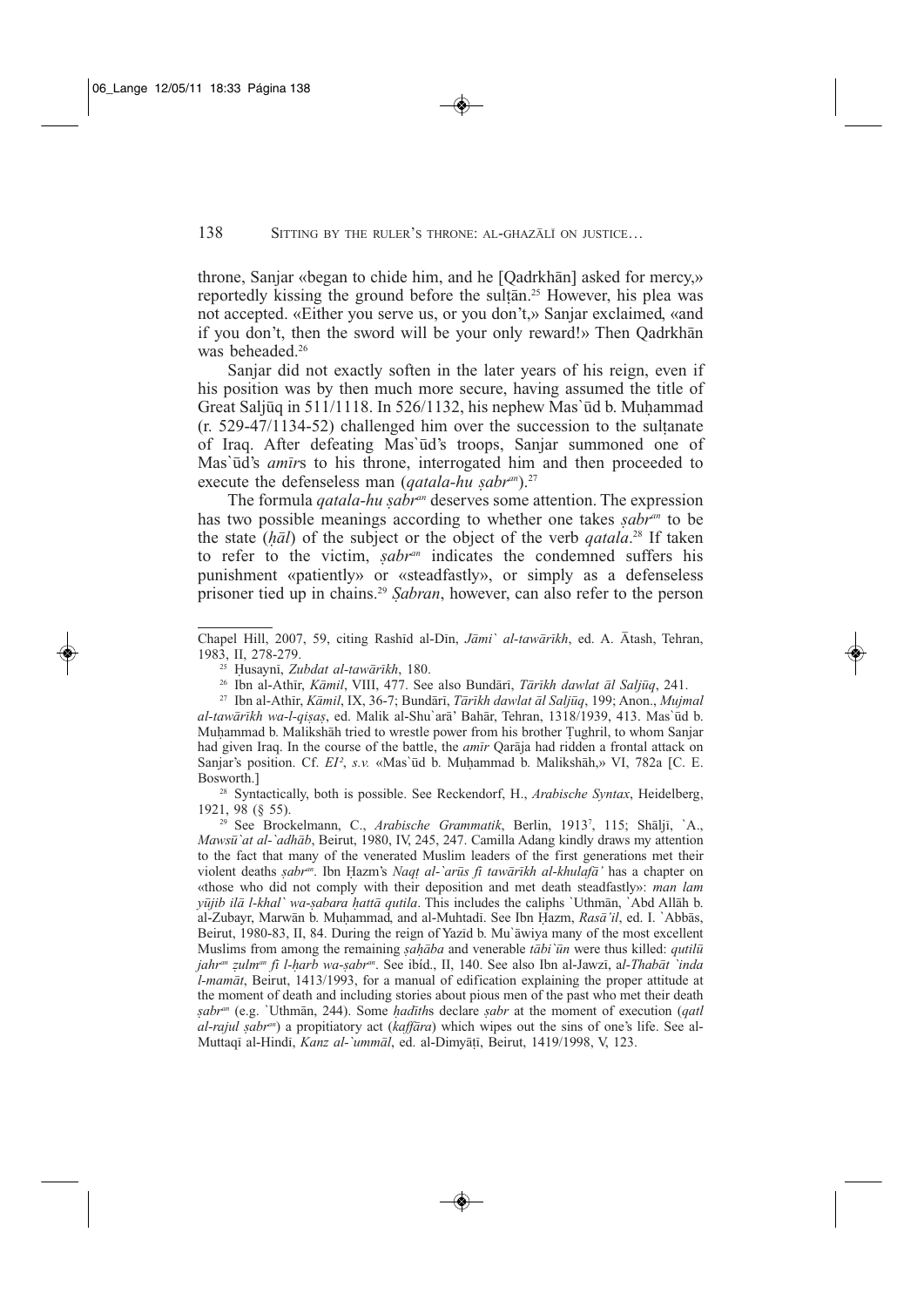who does the killing, suggesting a premeditated, perhaps even ritualized act, done «in cold blood».30 This reading would also seem to suggest that in the case of Sanjar's execution of Mas`ud's *amir*, Sanjar killed the *amir* with his own hands.

At first sight, this might seem counterintuitive, and the analogy with divine justice appears to break down. On the Day of Judgement, God does not descend from his Throne to punish the sinners. Rather, He lets Jahannam and his minions, the punisher angels in hell (the *zabaniyya*), do the dirty work. Likewise, the sultan might be expected to delegate the actual business of shedding blood to his executioner, the *sayyaf* standing next to his throne, or to other agents of the repressive state apparatus such as the policemen (*shihan*, *shurat*). However, rather than undermining the elevated, aloof position of the sovereign as a superhuman ruler, his own direct involvement in the execution arguably served to strengthen the sense of terror and awe that permeated the throne scene. At least it may have appeared that way to the Saljuq sultans who, it may be assumed, lacked in theological sophistication. Rulers of earlier periods in Islamic history appear to have doubled as executioners less frequently.<sup>31</sup> Among the Saljuqs, on the other hand, not only Sanjar is known to have taken execution of enemies into his own hands. Again, this tended to happen in military tribunals that were set up after battles. In 494/1101, in the battle of Sharra near Hamadhan between the two Saljuq pretenders Barkyārūq and Muhammad, the latter's vizier Mu'ayyad al-Mulk was captured by Barkyārūq's forces. Barkyārūq resented that the vizier, whom he also suspected of Batini connections, had incited Muhammad to revolt against him. In what seems to have been an interrogation in front of the throne, Barkyārūq confronted the vizier with his alleged crimes. Mu'ayyad al-Mulk preferred to remain silent, whereupon the sultan proceded to kill him «with his own hands».<sup>32</sup> Some decades later, in 583/1187, Salāh al-

<sup>32</sup> See Ibn al-Athir, *Kamil*, VIII, 442; Bundari, *Tarikh dawlat al Saljuq*, 240; Anon., *Mujmal al-tawarikh*, 409-410. Cf. *EI²*, *s.v.* «Nizamiyya,» VIII, 81b [C. E. Bosworth.]

<sup>&</sup>lt;sup>30</sup> Wright, W., *A grammar of the Arabic language*, Cambridge, 1999<sup>3</sup>, II, 114.

<sup>&</sup>lt;sup>31</sup> Umayyad caliphs are occasionally reported to have killed their enemies, including members of their own family, with their own hands and in rather violent fashion. When the rebellious Umayyad `Amr b. Sa`id, a former governor of Medina under Yazid, was captured by `Abd al-Malik, the caliph first humiliated him in front of the court, then straddled his chest, butchered him and tossed his head out to `Amr's supporters gathered outside. See Robinson, Ch., *`Abd al-Malik*, Oxford, 2005, 27. I owe this reference to Andrew Marsham. Another example is the public execution by `Abd al-Rahman III of his son `Abd Allah discussed in Fierro, M., «Emulating Abraham: the Fatimid al-Qa'im and the Umayyad `Abd al-Rahman III» in Ch. Lange and M. Fierro (eds.), *Public violence in Islamic societies: power, discipline, and the construction of the public sphere, 7th-19th centuries CE*, Edinburgh, 2009, 130-155.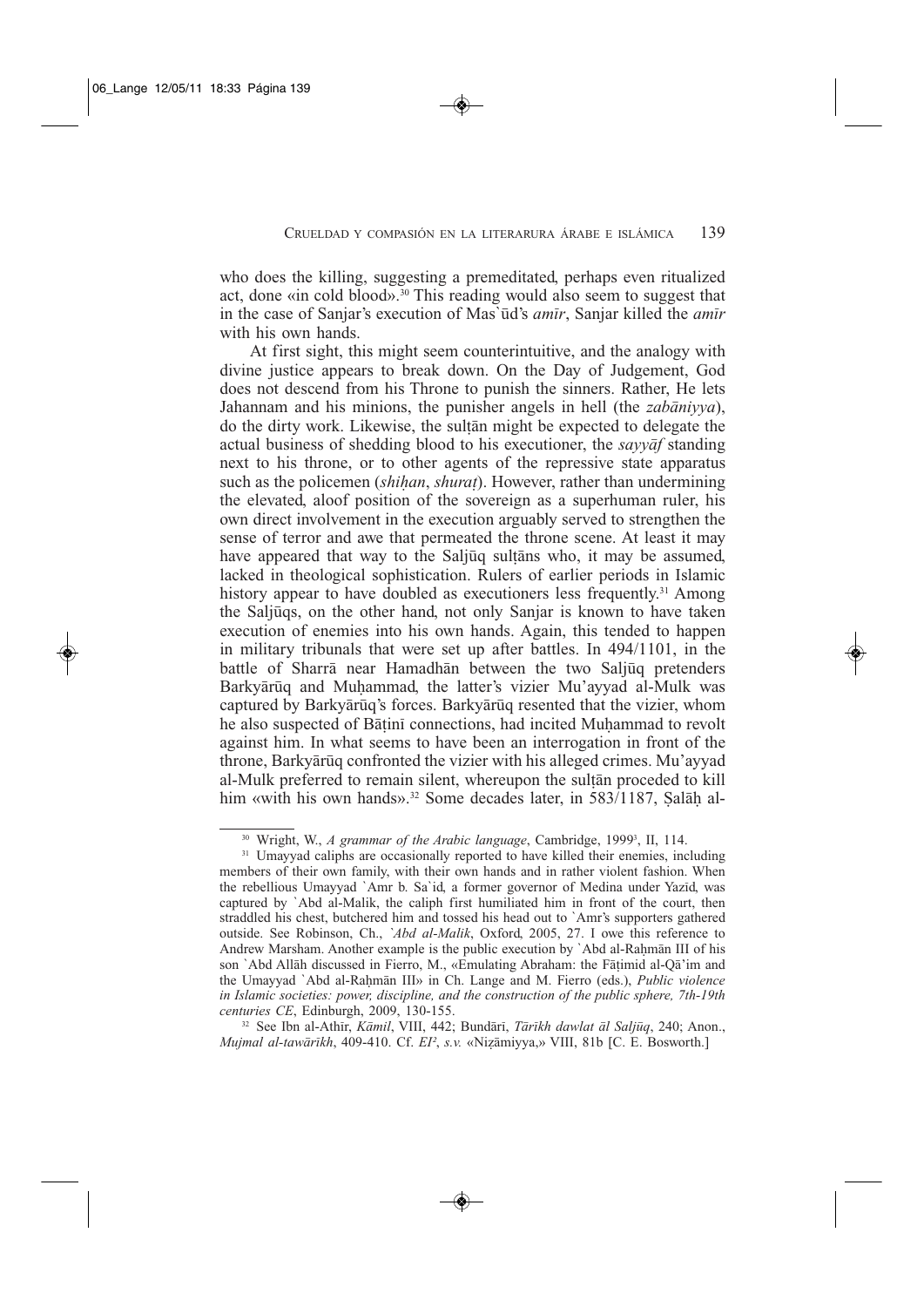Din al-Ayyubi famously decapitated Reynald de Châtillon after the battle of Hattin.<sup>33</sup>

For all we know, Salah al-Din's decision to execute Reynald with his own hands was exceptional, and motivated by exceptional circumstances.<sup>34</sup> Weighing especially heavily was that Reynald had treacherously broken a truce with the sultan. In 582/1186, he had attacked a Muslim caravane near the castle of Kerak, his fortress by the Dead Sea. Treachery and rebellion also appear to have been the main reason for Sanjar to stage public acts of cruelty in front of his throne, as the examples given above indicate.35 The most well-known incident of this kind is the execution of his former chamberlain and boon companion `Ali Chatri, the Parasol Bearer, in 547/1152. `Ali Chatri had been a personal favorite of Sanjar, who had given the city of Herat to him as his fief. However, despite his protégé status, he had rebelled and plotted to overthrow Sanjar with the help of the Ghurid king, `Ala' al-Din Husayn (d. 556/1161). After giving battle to, and defeating, `Ala' al-Din's and `Ali Chatri's combined forces, the latter was brought before the sultan, and Sanjar ordered him to be cut in half by the throne, under the royal banner (*be-zir-e rayat*).36 Perhaps this was a nod to the eschatological notion that on the Day of Judgment, «God will raise a banner over each of the traitors [*li-kulli ghadir*] and he will be known by it, and it will be said [on the banner]: 'This is the act of treachery [*ghadra*] of N.N. son of N.N.'»37 Putting it more crudely, another tradition details that those who betray the leader (*imam*) of the Muslim community will have planted a banner at their buttocks (*yurkazu liwa'u-hu `inda isti-hi*).38

However, treachery and rebellion was not always and not automatically followed by public execution. Sanjar was quite capable of mercy, too. In 513/1119, Sanjar's nephew Mahmud, who ruled over Iraq and Western Persia (r. 511-25/1118-31), was incited to rebellion against his uncle by his Chief Chamberlain, `Alī Bār. Sanjar invaded Iraq, defeating Mahmūd

<sup>33</sup> Ibn Shaddad, *al-Nawadir al-sultaniyya*, ed. J. al-Shayyal, Cairo, 1962, 78.

<sup>34</sup> Cf. Lyons, M. C. and Jackson, D. E. P., *Saladin: the politics of holy war*, Cambridge, 1982, 264.

<sup>&</sup>lt;sup>35</sup> In this connection also see the contributions to this volume by L. Jones and M. J. Viguera.

<sup>36</sup> Ravandi, *Rahat al-sudur*, ed. M. Iqbal, London, 1921, 176; Nishapuri, *Saljuqnama*, ed. A. H. Morton, London, 2004, 60; Juzjani, *Tabaqat-i Nasiri*, tr. H. G. Raverty, *The Tabaqat-i Nasiri*, 1881, repr. Osnabrück, 1991, 237. In Saljuq times, «the office of its [i.e. the parasol's] bearer, *chatr-dar*, was among the highest that a *ghulam* could attain, with the standard bearer, the master of the wardrobe, and the armour-bearer». See *EI²*, *s.v.* «Mizalla», VII, 192b [P. A. Andrews.]

<sup>37</sup> Tirmidhi, *Sunan*, Beirut, 1996, IV, 144; Qurtubi, *al-Tadhkira fi ahwal al-mawta waumur al-akhira*, Cairo, 1400/1980, 355.

<sup>38</sup> Tirmidhi, *Sunan*, IV, 483.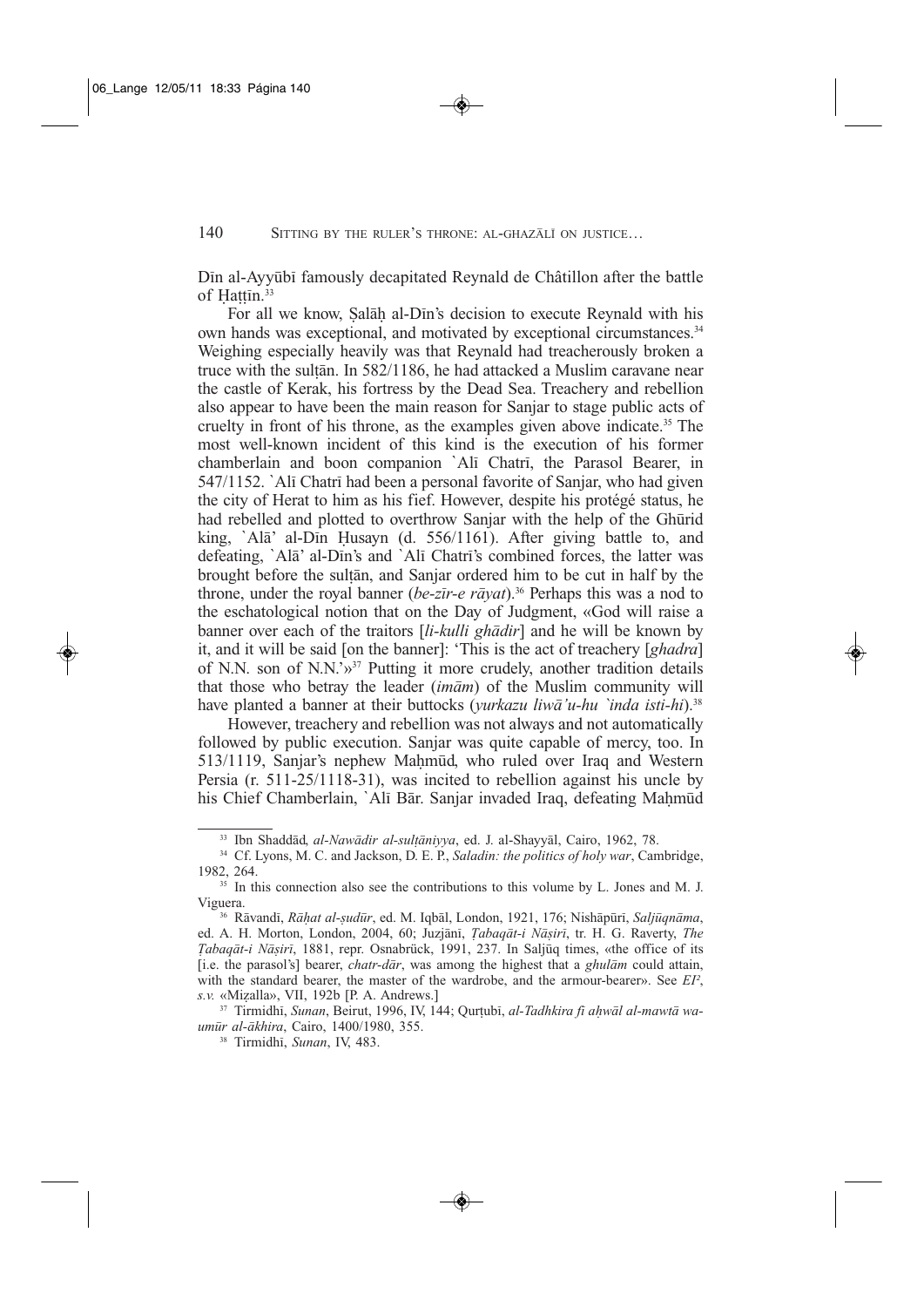and `Ali Bar at Sawa, but decided, at the request of Mahmud, to spare the Chief Chamberlain's life.<sup>39</sup> From the chronicles, it is difficult to tell what led Sanjar to punishment in one instance, and to mercy in another. Clues are few and far in between. In 497/1103-4, Sanjar's vizier Abū l-Fath al-Tughra'i was caught spinning an intrigue, trying to alienate the sultan from the powerful *amir* and army general (*asfahsalar*) Bazghash. Reportedly, Sanjar arrested al-Tughra'i and wanted to execute him. However, Bazghash convinced Sanjar to have mercy, reminding him that al-Tughra'i had «the privilege of having served [*la-hu haqqu khidmatin*].» Sanjar contented himself with exiling the vizier to Ghazna.<sup>40</sup>

As these examples suggest, Sanjar did not indiscriminately execute everyone who had challenged his authority, not even in cases of high treason. On the other hand, his acts of mercy do not appear to follow a particularly consistent logic, either. Sanjar appears as the perfect embodiment of the «extensive arbitrariness» of sultanic governments that had arisen after the collapse of a central caliphal bureaucracy.<sup>41</sup> «Even great sultans», as Marshall Hodgson observed, «tended to be drastically arbitrary, splendid in their moments of generosity, inhuman in their anger or their fears. $v^{42}$ 

However, it stands to reason that this was exactly the point: in order to preserve the awe (*hayba*) felt by his entourage towards him, Sanjar's acts of cruelty and of mercy relied on the element of unpredictability. Only in this way could the supreme power of the sultan, who *qua* ruler was responsible to no one but himself, be made sufficiently clear. Arbitrariness, as long as it did not descend into complete capriciousness, was part of what being a ruler was all about. Intercession (*shafa`a*) remained a possibility,<sup>43</sup> as the examples show, but there could never be a guarantee for the offender that he would escape unharmed. Sanjar reserved the right to pardon whomever he wished, but he also took pains to announce to all and everyone, through ritual executions in front of his throne, that nobody was safe from his wrath.

<sup>39</sup> Bundari, *Tarikh dawlat al Saljuq*, 191. On `Ali Bar's career, see further Ibn al-Athir, *Kamil*, VIII, 645; Anon., *Mujmal al-tawarikh*, 414.

<sup>40</sup> Ibn al-Athir, *Kamil*, VIII, 500. At times, rebellious *amir*s also enjoyed the mercy of Sanjar, rather than earning the ire he showed on other occasions. For example, Sanjar ordered the treacherous *amir* Kundughdi to leave Khurasan (*amara-hu bi-mufaraqat biladihi*) and settle in Ghazna. See Ibn al-Athir, *Kamil*, VIII, 478.

<sup>41</sup> Hodgson, *Venture*, II, 131.

<sup>42</sup> Ibíd., 132.

<sup>43</sup> According to Josef van Ess, *Theologie und Gesellschaft im 2. und 3. Jhd. H.*, Berlin, 1991-97, IV, 545, the idea of *shafa`a* is «yet another proof that God was imagined in the fashion of an earthly ruler».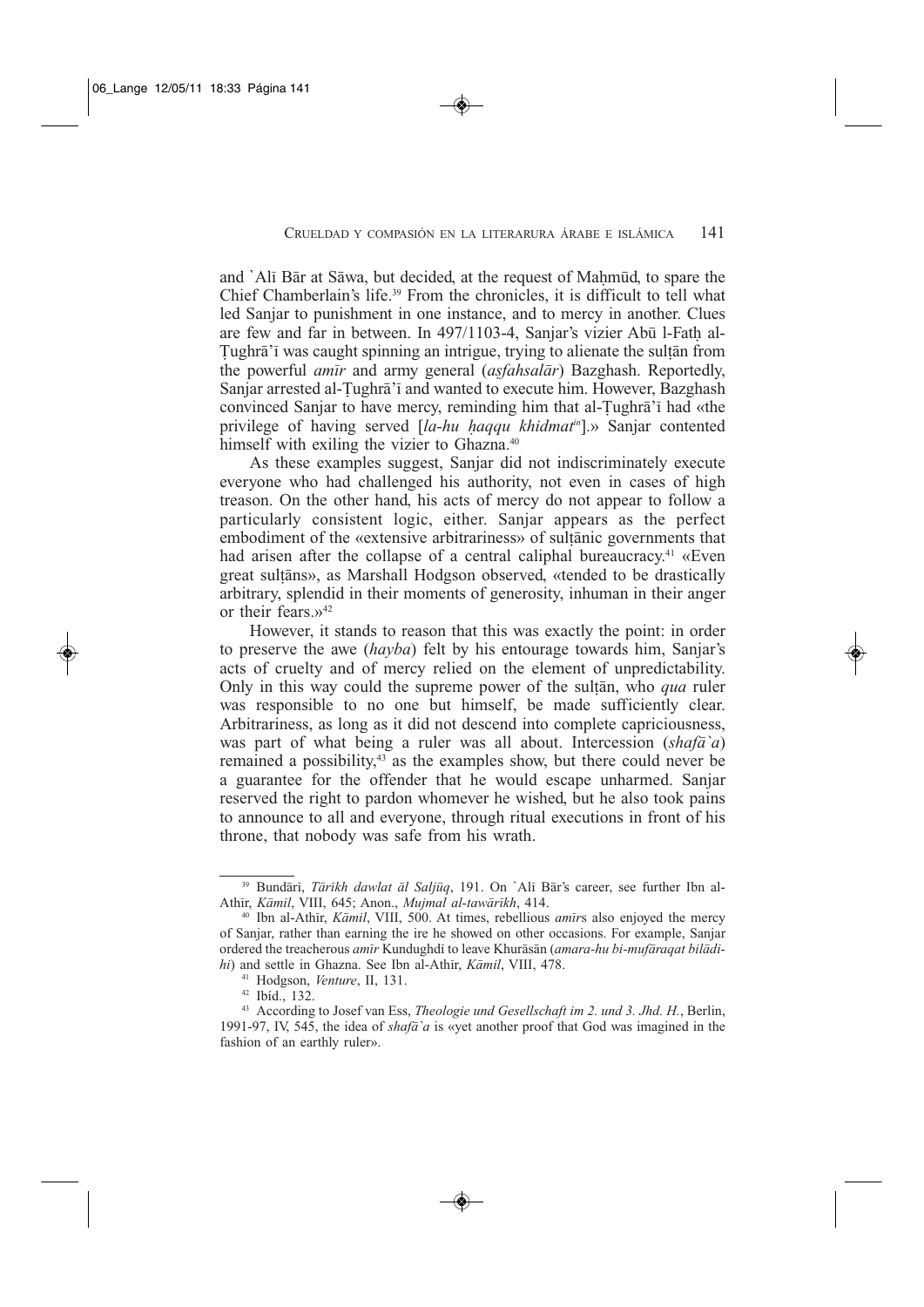#### 142 SITTING BY THE RULER'S THRONE: AL-GHAZALI ON JUSTICE...

Couching the sultan's exercise of justice in such terms we are not too far away from the language of *kalam*. In fact, the Iranian theory of divine kingship here appears to echo the Ash`ari doctrine of God's attributes. This brings us back to al-Ghazali.

## **3. THE «WHIP OF FEAR»: AL-GHAZALI ON GOD'S MERCY AND WRATH**

Received wisdom has it that the god of Islam is a god of mercy. After all, His most famous epithet is «the All-Forgiving Forgiver», *al-rahman al-rahim*. The Qur'an (7:156) says: «I punish whomsoever I please, but My mercy encompasses everything.»<sup>44</sup> Later tradition clothed this into the formula of the famous *hadith qudsi*: «My mercy outweighs my wrath (*inna rahmati taghlibu ghadabi*)».45

However, pitching God's mercy against His wrath would hardly be necessary if *both* were not an essential ingredient of the religious imagination. Rudolf Otto pointed out long ago that the experience of the divine across cultures is predicated on a feeling of both loving nearness and awe-inspiring terror; the Deity is always both *fascinans* and *tremendum*. <sup>46</sup> The god of Islam is no exception to this. The wavering between bliss and doom, between visions of eternal happiness and eternal suffering is perhaps most eloquently expressed in the *isra'* tradition, in which the Prophet Muhammad witnesses, in rapid succession, both the bounties bestowed on the inhabitants of Paradise and the torments meted out to the sinners in Hell.47

In the *Kimiya-yi sa`adat*, al-Ghazali puts it this way:

There are people ignorant of God's attributes who say: «God is merciful and kind [*rahim va-karim*], He shows mercy to us in every respect [*be-har sifat rahmat mi-kunad*].» They do not know that He is as kind as He is

<sup>44</sup> Arguably, God's violence in the Qur'an is never completely arbitrary or unaccountable. When God kills in the Qur'an, usually a justification is given. See Peña, S. and Vega, M., «La muerte dada en el Corán» in M. Fierro (ed.), *De muerte violenta: política, religión y violencia en Al-Andalus*, Madrid, 2004, 249-300. Whether Muslim theologians of the Middle Ages stressed God's justice more than his sovereignty, however, is another matter.

<sup>45</sup> Ghazali, *Ihya'*, tr. Winter, 253.

<sup>46</sup> Otto, R., *Das Heilige*, first published in 1917, Munich, 1979, 14-22, 42-52.

<sup>47</sup> See, for example, Qushayri, *Mi`raj*, Cairo, 1384/1964, 39-42. Another illustration, the *isr* $\bar{a}$ ' version transmitted by Ibn Hibban (d. 354/965), is found in Suyuti, *al-La'ali almasnu`a fi l-ahadith al-mawdu`a*, Beirut, 1417/1996, I. On God's anger, cf. Shahzad B., «Anger» in J. D. McAuliffe (gen. ed.), *Encyclopaedia of the Qur'an*.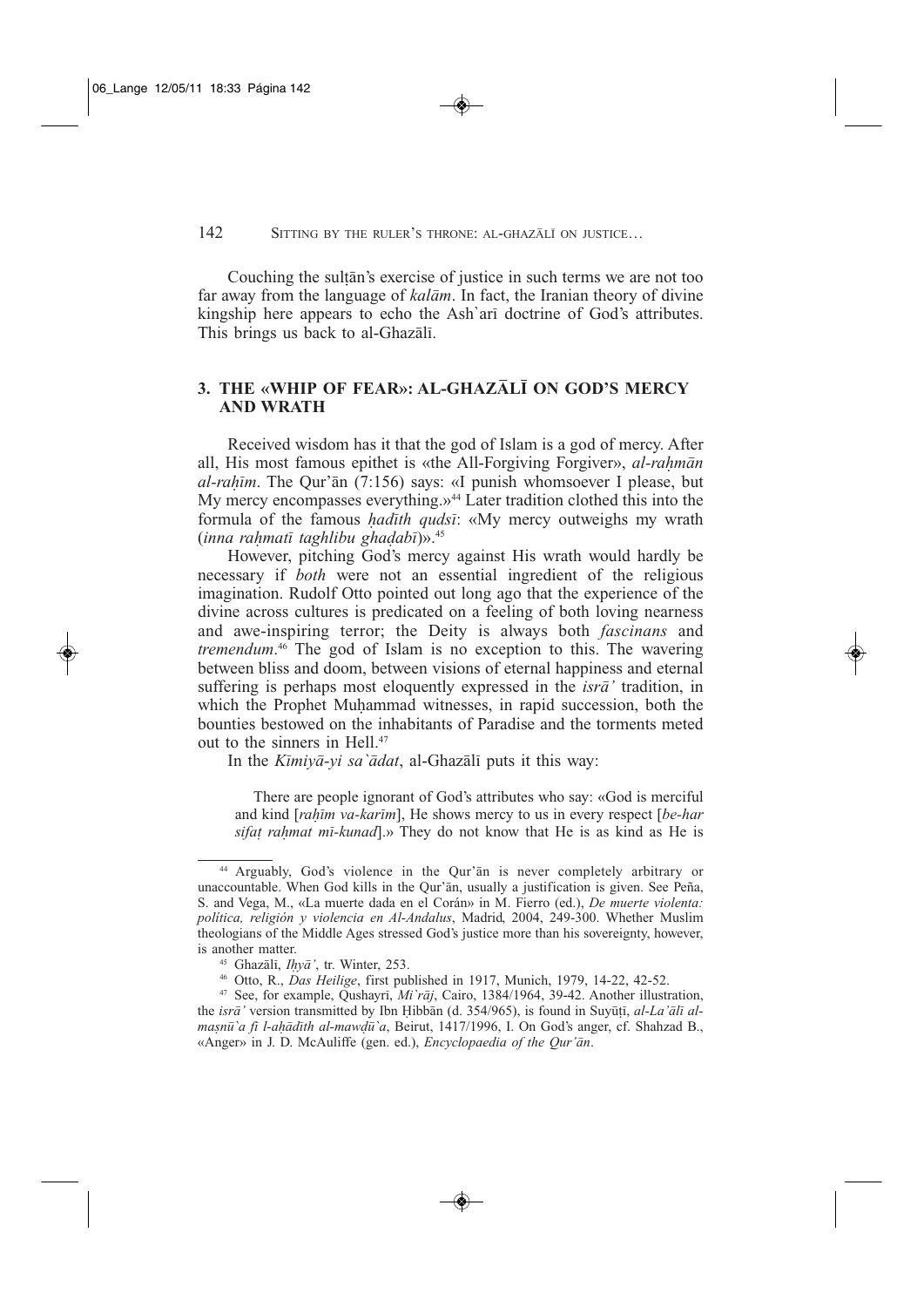fierce in punishment [*shadid al-`iqab*], and they do not realize that He thrusts many people in this world into affliction, disease and hunger, despite the fact that He is kind and merciful.<sup>48</sup>

Al-Ghazali is arguing here that the believer must not think that God is incapable of acts of seeming cruelty. On the contrary, he says, just look at the tribulations God sends down on people in this life! One might add that God's terror-inspiring penchant for violence is also manifest in the way in which He punishes the sinners (*mufsidun*) in Hell. Al-Ghazali himself gives plenty of examples, both in the *Ihya' `ulum al-din* and in his eschatological manual *al-Durra al-fakhira*, of God's truly horrific punishments of the *mufsidun*. A full catalogue of the tortures in Hell would go beyond the scope of this article; $49$  suffice it to say that the *mufsidun* are humiliated, castigated, mutilated and incinerated. But as if that were not enough, God seems to be taking a kind of malicious pleasure in literally scaring the hell out of the resurrected on the Day of Judgement.

For example, in the *al-Durra al-fakhira*, al-Ghazali relates the story of a pious ascetic who is brought before God's Throne on the Day of Judgement. The ascetic boasts that he has lived for 500 years on a desert island, doing nothing but serving God in fasting, prayer and devotion. Surely, he boldly affirms, God will reward him for his good actions. God answers that all good works of men are nothing in comparison to the blessings God bestows on them. To the ascetic, He has given birth and existence, the means of subsistence on his desert island, and He has listened to the ascetic's prayers. Surely, God concludes, the man has no claims on Him whatsoever. He then sends the ascetic to the Fire, in what seems like a wanton act of cruelty. But the story has a pun. As the shellshocked ascetic turns away and begins his painful descent into Hell, God calls him back, with a smile on His face, and says: «Enter the Garden by My mercy; you have been a good servant. $v^{50}$ 

The point of this story is that believers do not deserve reward by virtue of their actions since, in line with Ash`arite thinking, God does not owe anything to anyone at all. What is more, the story also manifests a certain malice on God's part. As the Qur'an and the *hadith* remind us, it is a grave sin (*kabira*) «to think oneself safe from the malice of God

<sup>48</sup> Ghazali, *Kimiya-yi sa`adat*, Tehran, 1333/1914 or 15, 57-58.

<sup>49</sup> For a more extensive presentation, see Lange, Ch., *Justice, punishment and the medieval Muslim imagination*, 144-150.

<sup>50</sup> Ghazali, *al-Durra al-fakhira*, 92, tr. Smith, 78. It should be noted here that the ascription of the *Durra* to al-Ghazali is in doubt.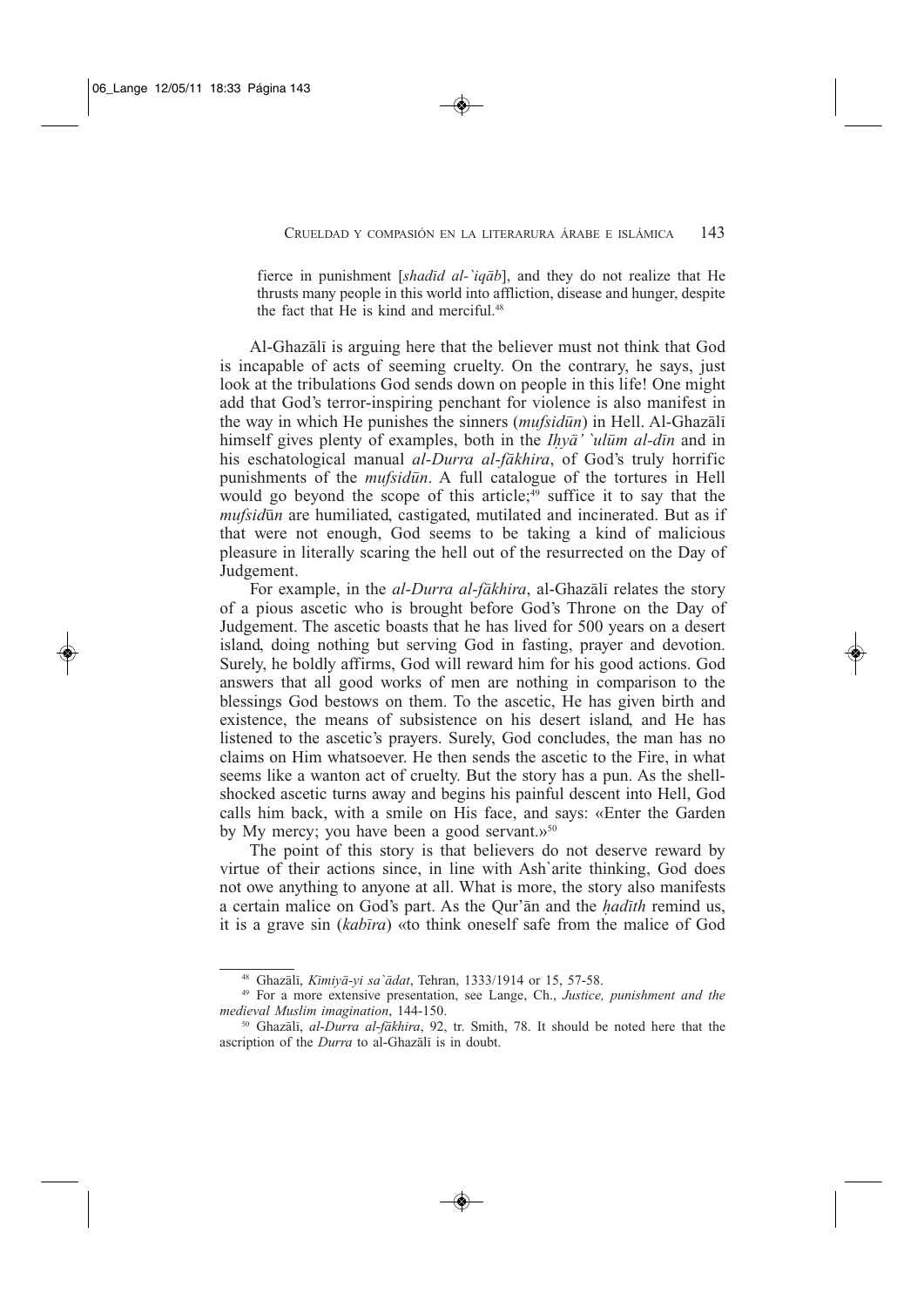[al-aman min makr All*ah*]».<sup>51</sup> Too many are heedless of God's punishment in the hereafter: «If the believers knew about the extent of God's punishment [*`uquba*], none of them would hope for the Garden [*ma tama`a fi jannati-hi ahad*].»52 Approvingly citing traditions such as this one, al-Ghazali maintains that the wrath of God is a very real prospect for the believer. As he pontificates in the *Ih* $\bar{v}$ <sup>*a*</sup> *`ulūm al-dīn*, «your coming unto it [hell] is certain, while your salvation therefrom is no more than conjecture», urging the believer to «fill up your heart, therefore, with the dread of that destination. $v^{53}$ 

How could al-Ghazali reconcile this grim picture with the idea that God is «all-merciful»? The answer he gives in the *Ihya' `ulum al-din* is that in an ideal world, where everybody leads a pious and virtuous life, God's true character as a god of mercy would shine unimpeded. However, in the current situation, where the *umma* is divided and wickedness widespread, the prospect of God's punishment has a more significant role to play than the hope in His mercy. «Fear of God is the beginning of wisdom» according to the Biblical adage, also preserved in the Islamic tradition (*ra's al-hikma khashiyat al-rabb*).<sup>54</sup> In the words of al-Ghazali, «the dominance of fear [i.e., over hope] is the higher good, because disobedience and self-deceit are the more dominant over the creature.»55

In consequence, al-Ghazali recommends that believers practice psychological self-flagellation with the «whip of fear» (*sawt al-khawf*).56 This injunction is no less than an instrumentalization of fear. Al-Ghazali invokes the threat of divine punishment because he thinks this will help Muslims to achieve the unity of the *umma*. As Frank Griffel sums up al-Ghazali's reasoning, «[i]f doubts about God's [...] ability to impose bodily

<sup>53</sup> Ghazali, *Ihya'*, tr. Winter, 220.

<sup>51</sup> San`ani, *Musannaf*, ed. al-A`zami, Beirut, 1970-1972, X, 459. *Al-aman min makr Allah* is the 68th in al-Dhahabi's (d. 748/1348) well-known list of grave sins in the *K. al-Kaba'ir*. Cf. Qur'an III, 54.

<sup>52</sup> Samarqandi, *Tanbih al-ghafilin*, ed. `A. M. al-Wakil, Jedda, 1401/19812 , I, 94. It must be admitted that such statements designed to inculcate fear, however, are usually juxtaposed with promises of salvation. Thus, the tradition in Samarqandi continues: «... and if the unbelievers knew about the extent of God's mercy, none of them would despair of His mercy.»

<sup>54</sup> Ibn Abi Shayba, *Musannaf*, ed. al-Hut, Riyadh, 1409/1988-1989, VII, 68. Ibn Abi Shayba states that the saying is found in the *Fatihat al-zabur*, «which is called the Zabur of David», i.e the Psalms. Cf. Psalm CXI, 10. See also Ibn Kathir, *Tafsir*, Beirut, 1401/1980-1981, I, 323 (where the saying is attributed to Ibn Mas`ud); Muttaqi, *Kanz al- `ummal*, III, 60.

<sup>55</sup> Ghazali, *Ihya'*, tr. McKane, W., *Al-Ghazzali's book of fear and hope*, Leiden, 1962, 45.

<sup>56</sup> Ghazali, *Ihya'*, tr. Winter 232.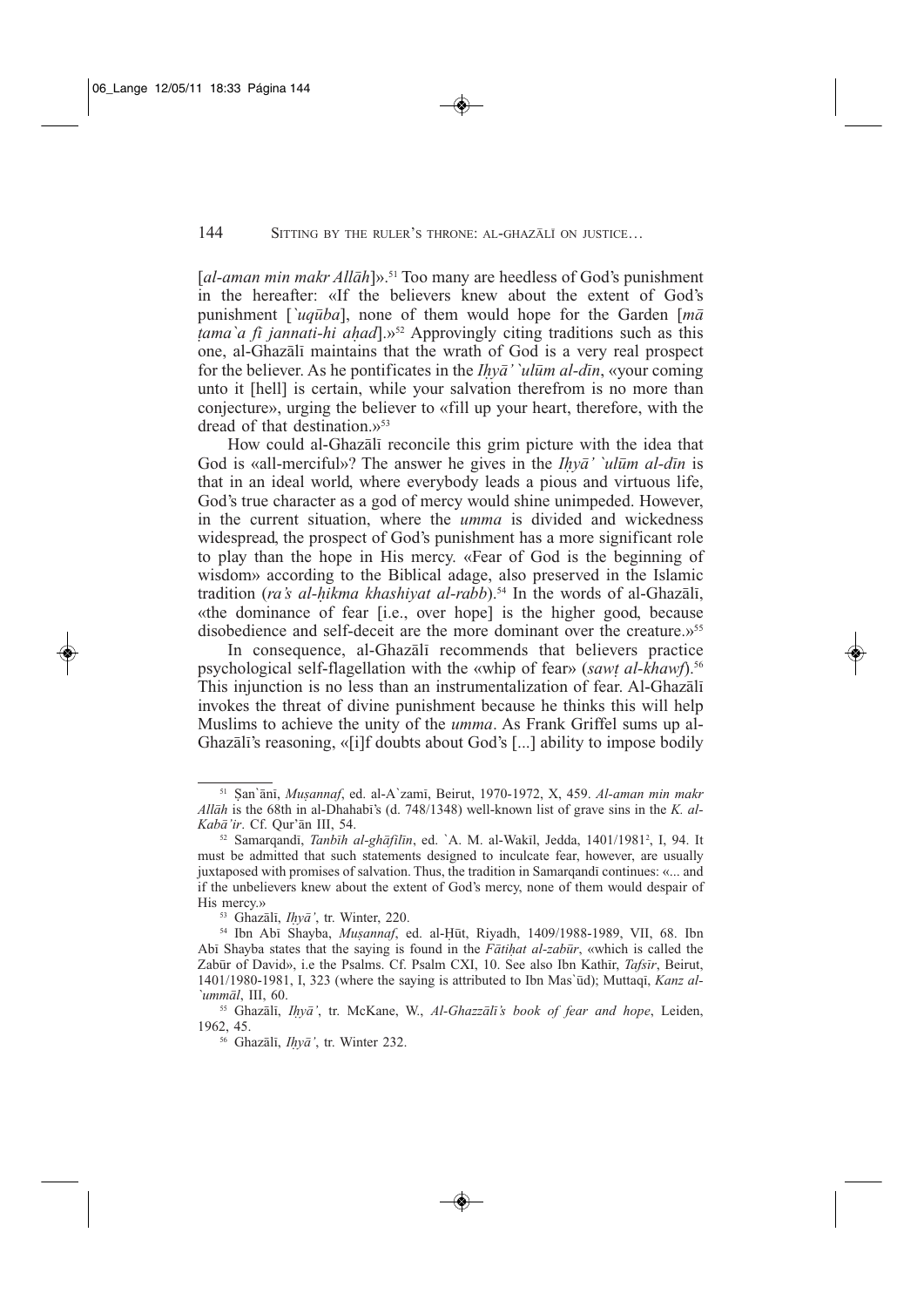pain in the afterlife spread amongst the Muslims, the religious law may be disrespected».<sup>57</sup> For al-Ghazali, social harmony and cohesion will result from the spectre of God's violent retribution.

What is striking about this line of reasoning is that this is, in a nutshell, how the late-medieval ideologues of royal power justified the ruler's exercise of violence. In the mirror-for-princes tradition, for example, we find the notion that it is because society has become wicked that «rulers must rely on punishment [*siyasat*] and awe [*haybat*].»58 In the old days of the rightly-guided caliphs, it may have been enough for a ruler like `Umar b. al-Khattab simply to carry a whip with him in order for people to desist from antisocial behavior. However, in the current situation, the ability to inspire terror through extreme punishments is a crucial requirement of good government. As the *Qabusnama*, a 5th/11thcentury mirror-for-princes states, the king must not neglect bloodshed and punishment because it instills awe in the subjects, and therefore helps to hold society together.<sup>59</sup> Perhaps, in an ideal world, there would be no need for cruelty and punishment; but because Muslims live in a world where disobedience is rampant, this is what the dictate of political expediency (*siyasa*) requires. As Aziz al-Azmeh has observed, most medieval Muslim theories of kingship reflect a «pessimistic anthropology», according to which «the nature of humankind is such that its orderly collective existence can only be guaranteed by unrelenting maintenance on the part of a vigilant ruler».<sup>60</sup>

This kind of argument, I suggest, drew part of its legitimacy from the fact that it echoed a commonly held Ash`arite understanding of the nature of God's justice. In other words, the «play of analogies» worked not only through the *mise-en-scène* of courtly rituals, but also on the conceptual level, providing a basic rationale for justice. A ruler like Sanjar, who claimed that he had received kingship of the world directly from the Lord of the World —in Sanjar's time, Saljuq sultans no longer relied on the intermediary role of the caliph— would not have seen a contradiction in his unpredictable and arbitrary way of dispensing mercy and punishment. One of God's names in the Qur'an is *al-jabbar*, «Violent

<sup>&</sup>lt;sup>57</sup> Griffel, F., «Toleration and exclusion: al-Shafi'i and al-Ghazali on the treatment of apostates», *BSOAS*, 64/3 (2001), 354.

<sup>58</sup> (Pseudo-)Ghazali, *Nasihat al-muluk*, ed. Huma'i, 148, tr. Bagley, *Ghazali's book of counsel for kings*, London, 1964, 89.

<sup>59</sup> Kayka'us b. Iskandar, *Qabunama*, ed. Levy, London, 1951, 55. Similar ideas are found in the *Siyasatnama* and the anonymous *Bahr al-fava'id*. See Lambton, A. K. S., «Islamic mirrors», 434; *Eadem*, «The dilemma of government in Islamic Persia: the *Siyasat-nama* of Nizam al-Mulk», *Iran,* 22 (1984), 57.

<sup>60</sup> Azmeh, *Muslim kingship*, 115.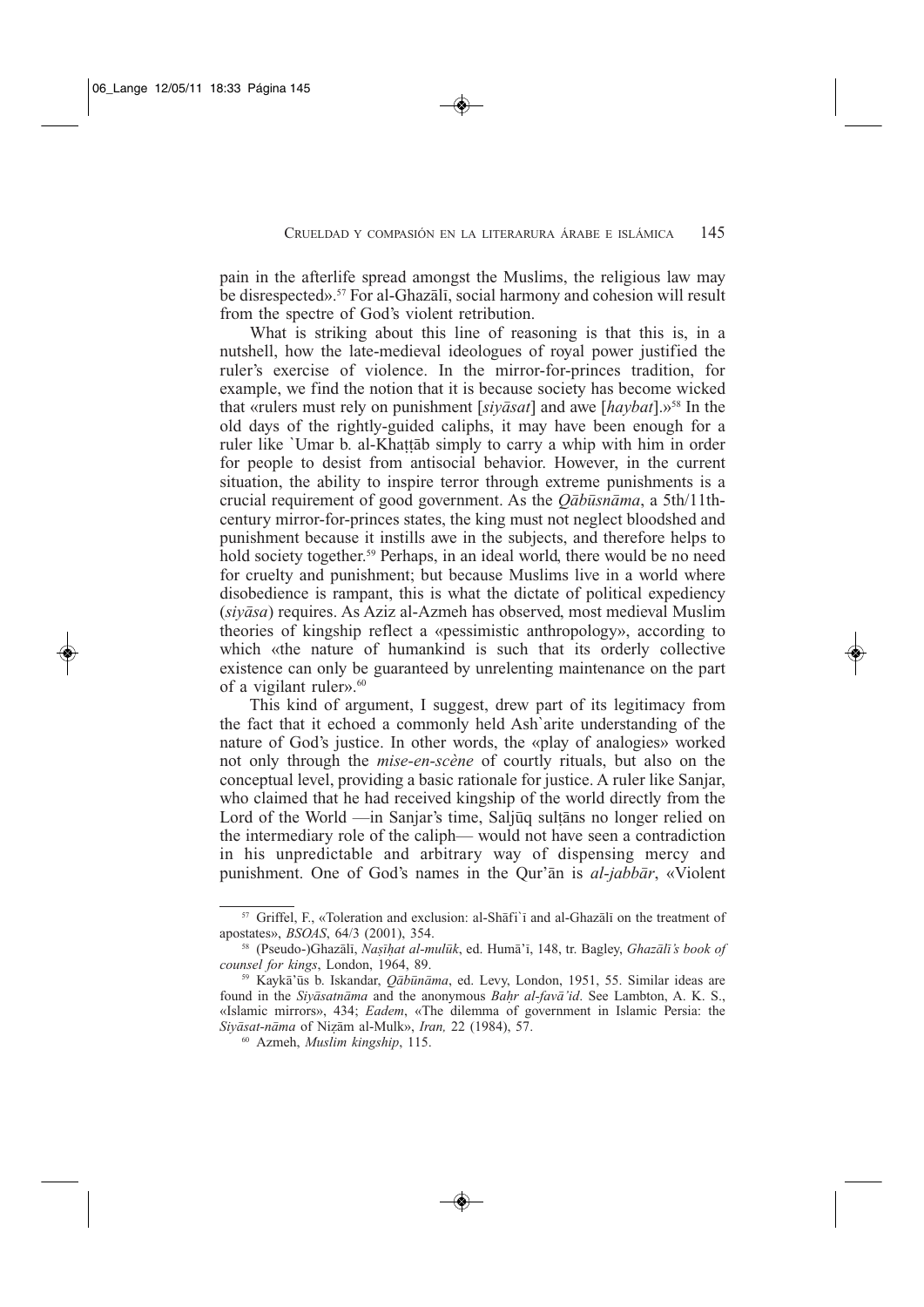Compeller» (LIX, 23-4), $^{61}$  and this was also one of the titles of the Saljuq sultans.<sup>62</sup> If God inspired fear through violent punishment, then surely the sultān, God's shadow on earth, $63$  was justified to do so, too.

## **4. THE INSTRUMENTALIZATION OF FEAR AND AL-GHAZALI'S LEGACY**

Let us recall that al-Ghazali is often admired for his critical stance vis-à-vis the temporal authority of kings, and for his constant warnings to the rulers not to behave in a tyrannical way. There can be no doubt that he would have raised fundamental objections to the suggestion that Ash`ari theology played a part in justifying the arbitrariness of sultanic justice. In his treatise on the ninety-nine beautiful names of God (*asma' Allah al-husna*), al-Ghazali makes it clear that God is called «king»  $(malik)$  in a way which no temporal ruler could ever lay claim to.<sup>64</sup> While there is a human portion accruing to each name, in the final analysis, the attributes of God, al-Ghazali points out, apply to no other than Him (*la tasiru sifatan li-ghayri-hi*). Indeed, one must guard oneself against theories of the indwelling (*hulul*) of divine attributes in man, or against the even more heretical notion that there can be unity (*ittihad*) of the attributes of God and those of certain outstanding human individuals.<sup>65</sup> For, as the Qur'an states (XLII, 1), «nothing is comparable to Him». Translated into the language of kingship theory, al-Ghazali's treatise can be read as a firm statement against notions of divine kingship.<sup>66</sup>

<sup>61</sup> Cf. Gimaret, D., *Les noms divins en Islam*, Paris, 1988, 246: «It is striking [...] that the Our'an calls God *jabbar*, given that in a number of other verses (XI, 59; XIV, 15-16; XIX, 13-14; XIX, 30-32; XXVIII, 19; XL, 35) the same attribute has an entirely pejorative sense. Depending on the context, *jabbar* means someone proud or violent, or a combination of these two in the person of a tyrant, a despot.» (The translation is mine.)

<sup>62</sup> Ravandi, *Rahat al-sudur*, 125 (Malikshah).

<sup>63</sup> (Pseudo-)Ghazali, *Nasihat al-muluk*, tr. Bagley, 45.

<sup>64</sup> Ghazali, *al-Maqsad al-asna sharh asma' Allah al-husna*, Cairo, 1910, 28. The *Maqsad* was written sometime after the year 490/1097, that is, after the completion of the *Ihya'*. See Bouyges, M., *Chronologie des oeuvres de al-Ghazali (Algazel)*, ed. M. Allard, Beirut, 1959, 46. Eric Ormsby has recently suggested that it was conceived as a «manual for meditation» for al-Ghazali's *sufi* novices in Nishapur. See Ormsby, E., *Ghazali: the revival of Islam*, Oxford, 2008, 62.

<sup>65</sup> Ghazali, *Maqsad*, 72-73. On al-Ash`ari's view of divine justice, cf. Khadduri, M., *The Islamic conception of justice*, Baltimore, 1984, 56-58.

<sup>66</sup> The danger that kings would end up stylizing themselves as deities is a well-known topos in Persian literature. Firdawsi's *Shahnama*, Iran's national epos, tells the story of the just king Jamshid, whose power crumbled when he claimed divinity. As a result, he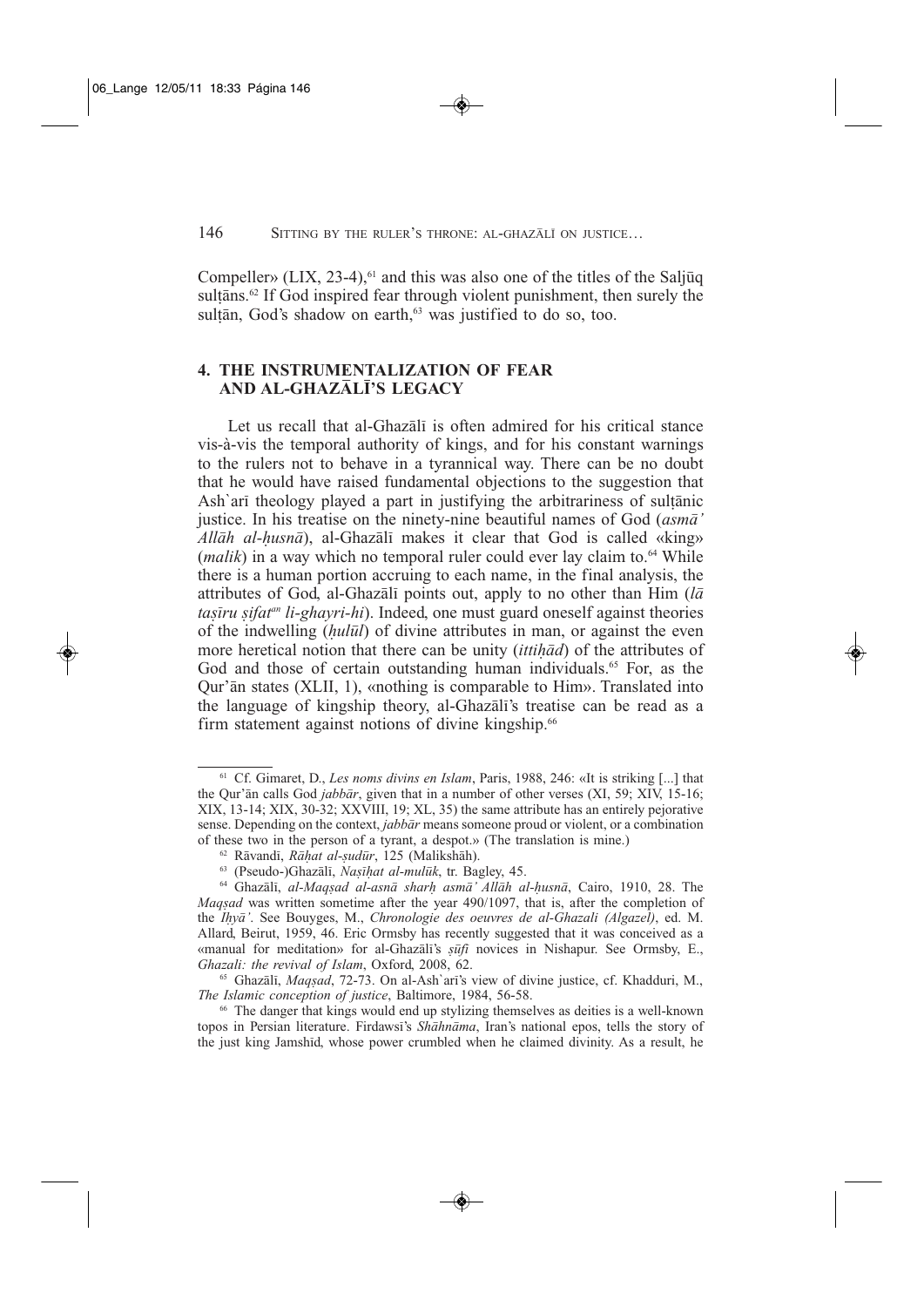Al-Ghazali's mistrust vis-à-vis any form of arbitrary absolutism also comes out quite clearly in the first part of the *Nasihat al-muluk* (*NM1*), the mirror-for-princes that al-Ghazali wrote toward the end of his life, probably at the request of Sanjar. Among other didactic tales about the justice of kings, al-Ghazali includes stories that predict divine retribution for rulers who punish «in excess of what God bade» them, that is, those rulers who assume the power to punish beyond the relatively narrow framework of *hadd*, *qisas* and *ta`zir* penalties provided in Muslim *fiqh*. 67 Al-Ghazali's clear condemnation in *NM1* of the absolutism of kings, together with his strong condemnation of ideas of divine indwelling (whether in *sufi*s or kings), is a strong argument in favor of the view that the second part of the *Nasihat al-muluk* (*NM2*), which follows in the Iranian tradition, is unlikely to have been penned by him. This opinion has been put forth forcefully by Patricia Crone and Carole Hillenbrand.<sup>68</sup> even though others have insisted on al-Ghazali's authorship of both parts.<sup>69</sup>

However, a shift in emphasis is perhaps required with regard to this vexing question. Regardless of whether the two parts of the *Nasihat almuluk* are al-Ghazali's or not, it is astonishing that the generations immediately following al-Ghazali thought him perfectly capable of having authored both parts. According to Patricia Crone, the merger of *NM1* and  $NM2$  happened «as early as the second half of the 12th century».<sup>70</sup> It appears as if neither the person responsible for adding *NM2* to *NM1*, nor the readers of the final two-part version sensed a contradiction. Not a single Muslim scholar before the modern period appears to have doubted

was overthrown and cut in half by the evil usurper Zuhāk. See *EI*<sup>2</sup>, *s.v.*, «Zuhāk» [E. Yarshater.]

<sup>67</sup> (Pseudo-)Ghazali, *Nasihat al-muluk*, 22. For earlier formulations of the same principle, cf. Juwayni, *Ghiyath al-umam*, ed. `A. al-Dib, Cairo, 1401/1981-1982, §§ 321ff.; Mawardi, *Nasihat al-muluk*, ed. M. J. al-Hadithi, Baghdad, 1986, 365-367. It should be noted, however, that al-Ghazali was quite ready to expand the framework of Islamic criminal law if the «interest of the state» and the *umma*'s unity were at stake. This is evident, for example, in his legal views of apostasy, which he gave a much broader definition than al-Shafi`i before him. See Griffel, «Toleration and Exclusion», 353.

<sup>68</sup> Crone, P., «Did al-Ghazali write a mirror for princes? On the authorship of *Nasihat al-muluk*», *Jerusalem Studies in Arabic and Islam*, 10 (1987), 168; Hillenbrand, C., «Islamic orthodoxy or realpolitik? Al-Ghazali's views on government», *Iran,* 26 (1988), 92. I am inclined to follow Crone's and Hillenbrand's lead, since impositions of the postmodern idea of hybridity on al-Ghazali's identity as an intellectual strike me as somewhat forced. This does not mean, however, that I think that al-Ghazali's legacy is one of unadulterated egalitarianism. See below.

<sup>69</sup> See Fierro, M., *El libro de las novedades y las innovaciones de Abu Bakr al-Turtuši*, Madrid, 1993, 69. Also leaning in this direction is SAFI, *The politics of knowledge*, 116-117.

<sup>70</sup> Crone, «Did al-Ghazali write a mirror for princes?», 169.